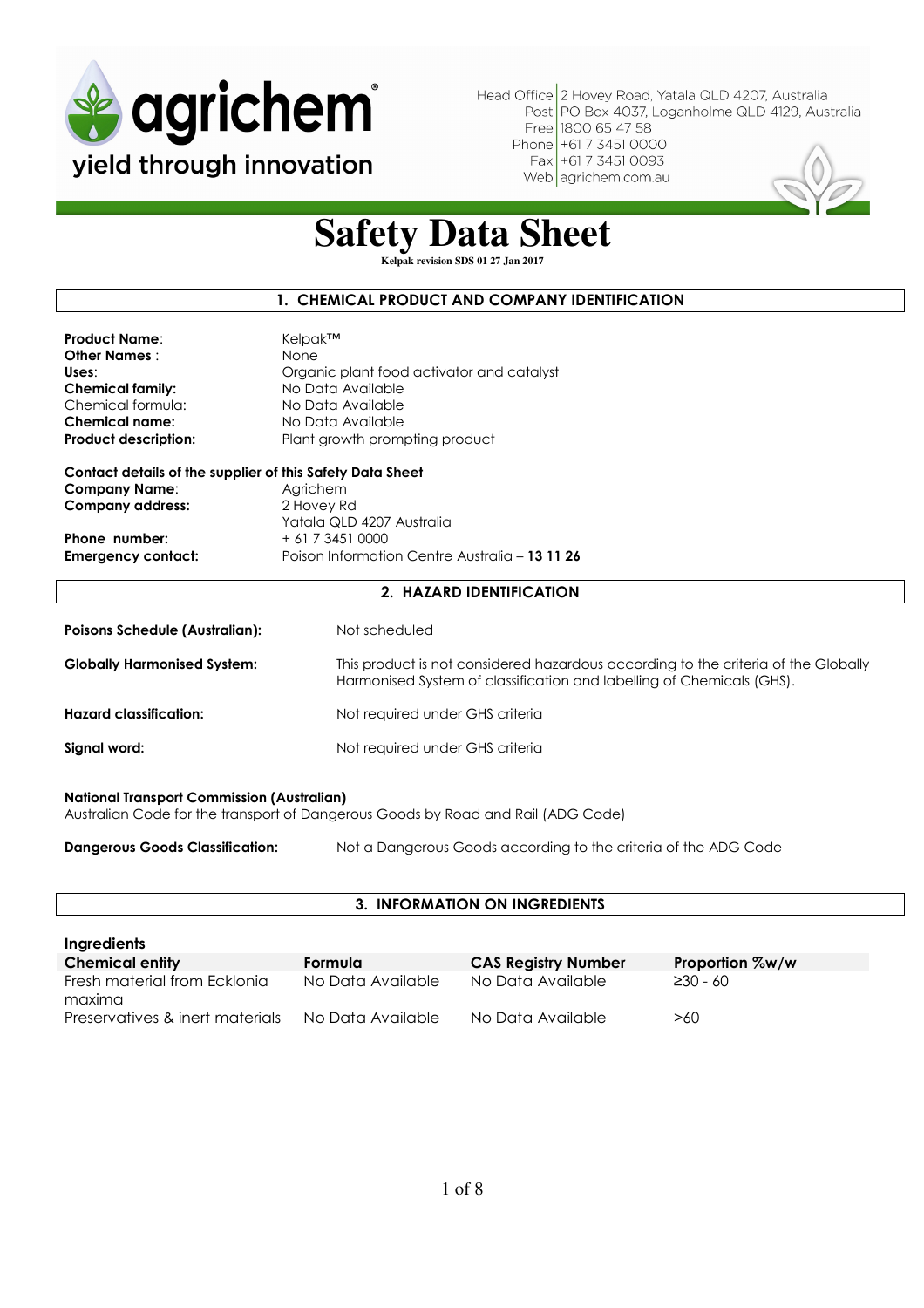

Web agrichem.com.au



## **Safety Data Sheet**

**Kelpak revision SDS 01 27 Jan 2017** 

#### **4. FIRST AID MEASURES**

#### **Description of necessary measures according to routs of exposure**

| <b>Swallowed</b>        | Rinse mouth with water and drink a large quantity of water.                                                                                                       |
|-------------------------|-------------------------------------------------------------------------------------------------------------------------------------------------------------------|
| Eye                     | Hold eye open and rinse slowly and gently with water for 5 minutes. Remove contact lenses,<br>if present, after the first few minutes, then continue rinsing eye. |
| <b>Skin</b>             | Take off contaminated clothing. Rinse skin with plenty of water.                                                                                                  |
| <b>Inhalation</b>       | Move the person to fresh air. If the person is not breathing, call an ambulance and then give<br>artificial respiration, preferably mouth-to-mouth, if possible.  |
| <b>Advice to Doctor</b> | No data available                                                                                                                                                 |
|                         |                                                                                                                                                                   |

Have the product container or label with you when calling the Poison Information Centre or a doctor or going for treatment.

| <b>Medical Conditions</b> | No data available |
|---------------------------|-------------------|
| Aggravated by             |                   |
| Exposure                  |                   |

| <b>5. FIRE FIGHTING MEASURES</b>           |                                                                                                                                                                                                       |  |  |
|--------------------------------------------|-------------------------------------------------------------------------------------------------------------------------------------------------------------------------------------------------------|--|--|
| <b>General measures</b>                    | Clear fire area of all non-emergency personnel. Stay upwind, keep out of low areas.<br>Eliminate ignition sources. Move fire exposed containers from fire area if this can be done<br>without risk.   |  |  |
| <b>Flammability conditions</b>             | Aqueous solution, combustion not expected.                                                                                                                                                            |  |  |
| <b>Extinguishing Media</b>                 | Use most suitable extinguishing media for the surrounding fire.                                                                                                                                       |  |  |
| Fire and Explosion Hazard                  | No data available.                                                                                                                                                                                    |  |  |
| <b>Hazardous Products of</b><br>Combustion | Vapours are non-toxic and non-irritant.                                                                                                                                                               |  |  |
|                                            | <b>Special Fire Fighting Instructions</b> Do not allow fire fighting water to reach waterways, drains or sewers.                                                                                      |  |  |
| <b>Personal Protective Equipment</b>       | Fire fighters should wear a positive pressure self-contained breathing apparatus (SCBA) and<br>protective fire fighting clothing (including fire fighting helmet, coat, trousers, boots and<br>gloves |  |  |
| <b>Flash point</b>                         | Non to boiling                                                                                                                                                                                        |  |  |
| Lower Explosion Limit                      | No data available                                                                                                                                                                                     |  |  |
|                                            |                                                                                                                                                                                                       |  |  |
| <b>Upper Explosion Limit</b>               | No data available                                                                                                                                                                                     |  |  |
| <b>Auto ignition Temperature</b>           | No data available                                                                                                                                                                                     |  |  |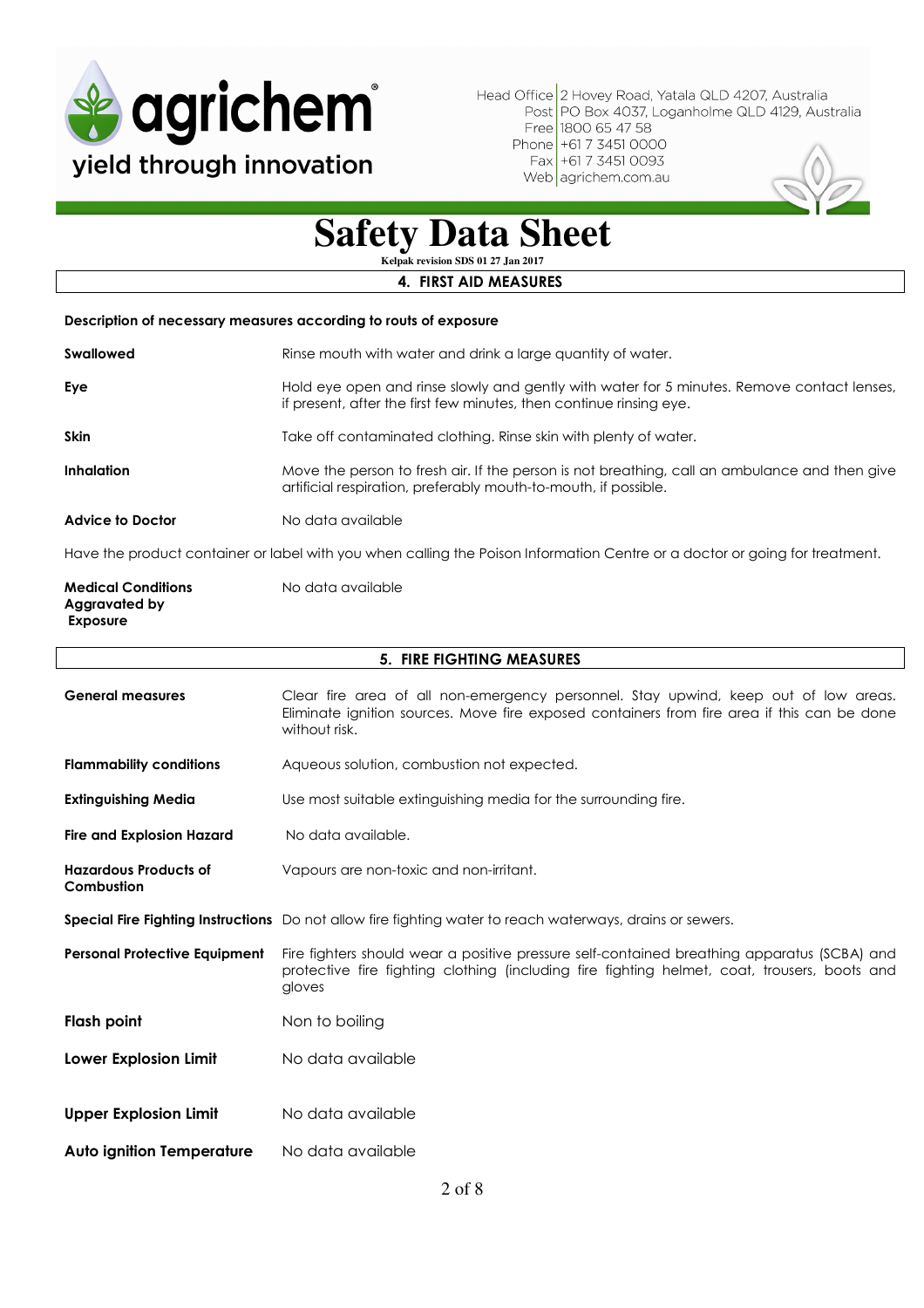

Web agrichem.com.au



### **Safety Data Sheet**

**Kelpak revision SDS 01 27 Jan 2017** 

**Hazchem Code** No data available

#### **6. ACCIDENTAL RELEASE MEASURES**

**General Response Procedures** Stop leak if safe to do so. Slippery when spilt **Clean up Procedures** Soak up spill with natural absorbents such as soil or diatomaceous earth. Sweep/shovel/ vacuum into an appropriate closed container for disposal. Decontaminate tools and equipment following clean-up. See Section 13. **Containment** Stop Leak if safe to do so. Isolate the danger area. Dike with soil or natural absorbents. **Environmental Precautionary Measures**  DO NOT let product reach drains or waterways. If product does enter a waterway, advise the Environmental Protection Authority and local Waste Management **Evacuation Criteria Evacuate all unnecessary personal Personal Precautionary Measures**  Personal involved in the clean-up should wear full protective clothing as listed in section 8.

#### **7. HANDLING AND STORAGE**

| Handling  | Ensure an eye bath and safety shower are available and ready to use. Observe<br>good hygiene practices and recommended procedures. Wash thoroughly after<br>handling. Avoid contact with eyes, and prolonged skin contact, and clothing.<br>Avoid inhaling product mist spray or vapour. |
|-----------|------------------------------------------------------------------------------------------------------------------------------------------------------------------------------------------------------------------------------------------------------------------------------------------|
| Storage   | Store in a cool, dry, well-ventilated area away. Keep containers tightly closed when<br>not in use. Store away from food/feed products, and incompatible materials as per<br>section 10. Protect from direct sunlight.                                                                   |
| Container | Store in original packaging as approved by manufacturer                                                                                                                                                                                                                                  |

| 8. EXPOSURE CONTROLS / PERSONAL PROTECTION |                                                                                    |  |
|--------------------------------------------|------------------------------------------------------------------------------------|--|
| General                                    | No exposure standard has been established for this product by Safe Work Australia. |  |
| <b>Exposure Limits</b>                     | No Data Available                                                                  |  |
| <b>Biological limits</b>                   | No information on biological limit values for this product.                        |  |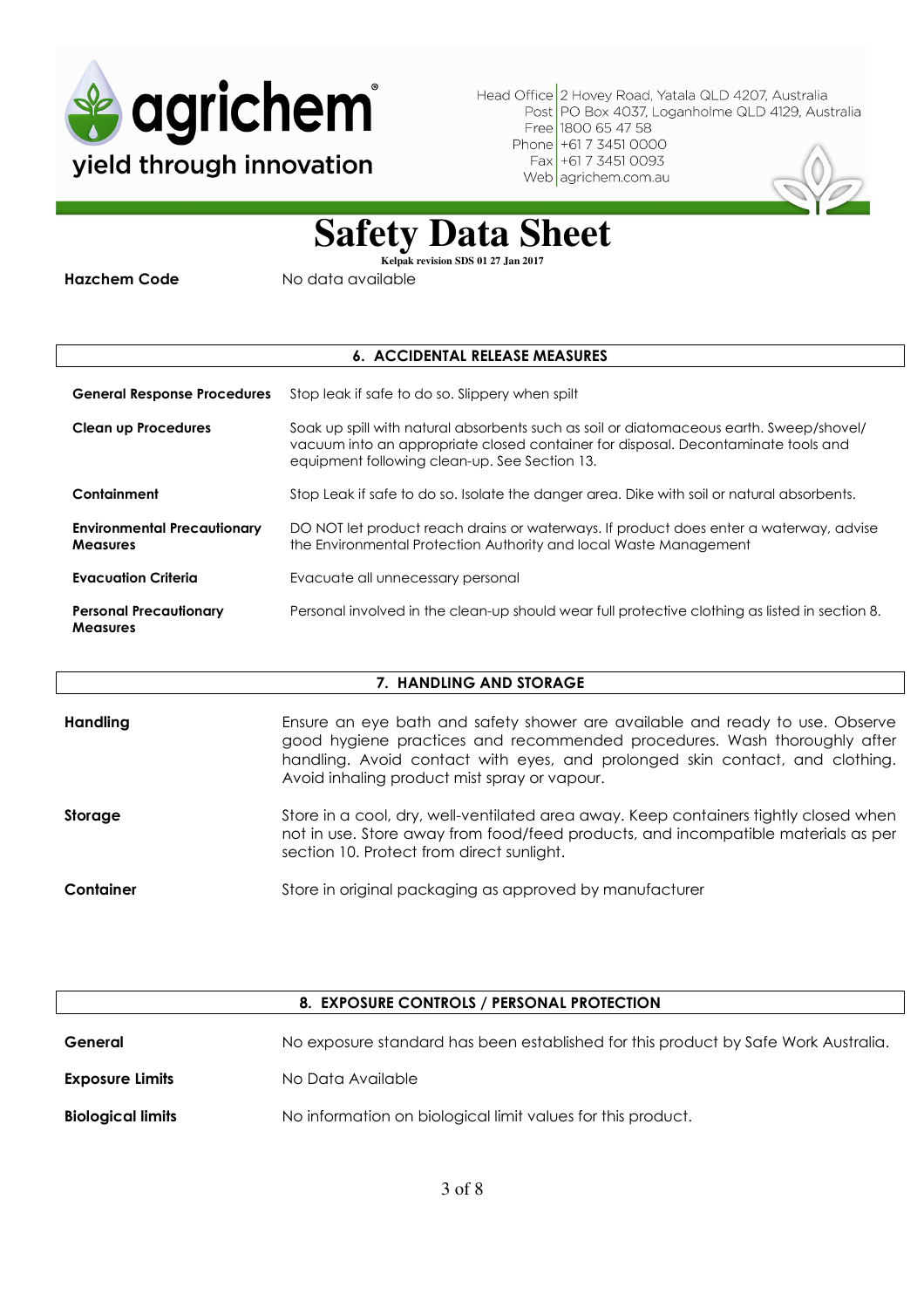

### **Safety Data Sheet**

| <b>Engineering Measures</b>                        | Kelpak revision SDS 01 27 Jan 2017<br>A system of local and or general exhaust is recommended to keep employee<br>exposure as low as possible. Local exhaust extraction / ventilation is preferred as it<br>controls emissions at the source preventing dispersion of the general work area.<br>Adequate ventilation should be provided so that exposure limits are not exceeded. |
|----------------------------------------------------|-----------------------------------------------------------------------------------------------------------------------------------------------------------------------------------------------------------------------------------------------------------------------------------------------------------------------------------------------------------------------------------|
| <b>Personal Protection</b><br><b>Equipment PPE</b> | RESPIRATOR: Not normally required, but can be used.<br>EYES: Safety glasses with side shields (AS1336/1337). Not required but their use is<br>recommended.                                                                                                                                                                                                                        |
|                                                    | HANDS: Wear rubber / PVC gloves (AS2161). Not required but their use is<br>recommended.                                                                                                                                                                                                                                                                                           |
|                                                    | CLOTHING: Long sleeved protective clothing and safety footwear (AS3765/2210)<br>Not required but their use is recommended.                                                                                                                                                                                                                                                        |
| <b>Work Hygienic practices</b>                     | No Data Available                                                                                                                                                                                                                                                                                                                                                                 |

| 9. PHYSICAL AND CHEMICAL PROPERTIES |                                         |  |
|-------------------------------------|-----------------------------------------|--|
| <b>Physical state</b>               | Liquid                                  |  |
| Appearance                          | Translucent to opaque                   |  |
| Odour                               | Slight, Characteristic of marine plants |  |
| Colour                              | Green                                   |  |
| pH                                  | $4.4 - 4.8$                             |  |
| <b>Vapour pressure</b>              | No Data Available                       |  |
| <b>Relative Vapour Density</b>      | No Data Available                       |  |
| <b>Boiling point</b>                | 101 Degrees Celsius                     |  |
| <b>Melting point</b>                | No Data Available                       |  |
| Freezing point                      | No Data Available                       |  |
| Solubility in water                 | Soluble, aqueous solution               |  |
| <b>Specific gravity</b>             | $1.02 - 1.05$                           |  |
| <b>Flash point</b>                  | No Data Available                       |  |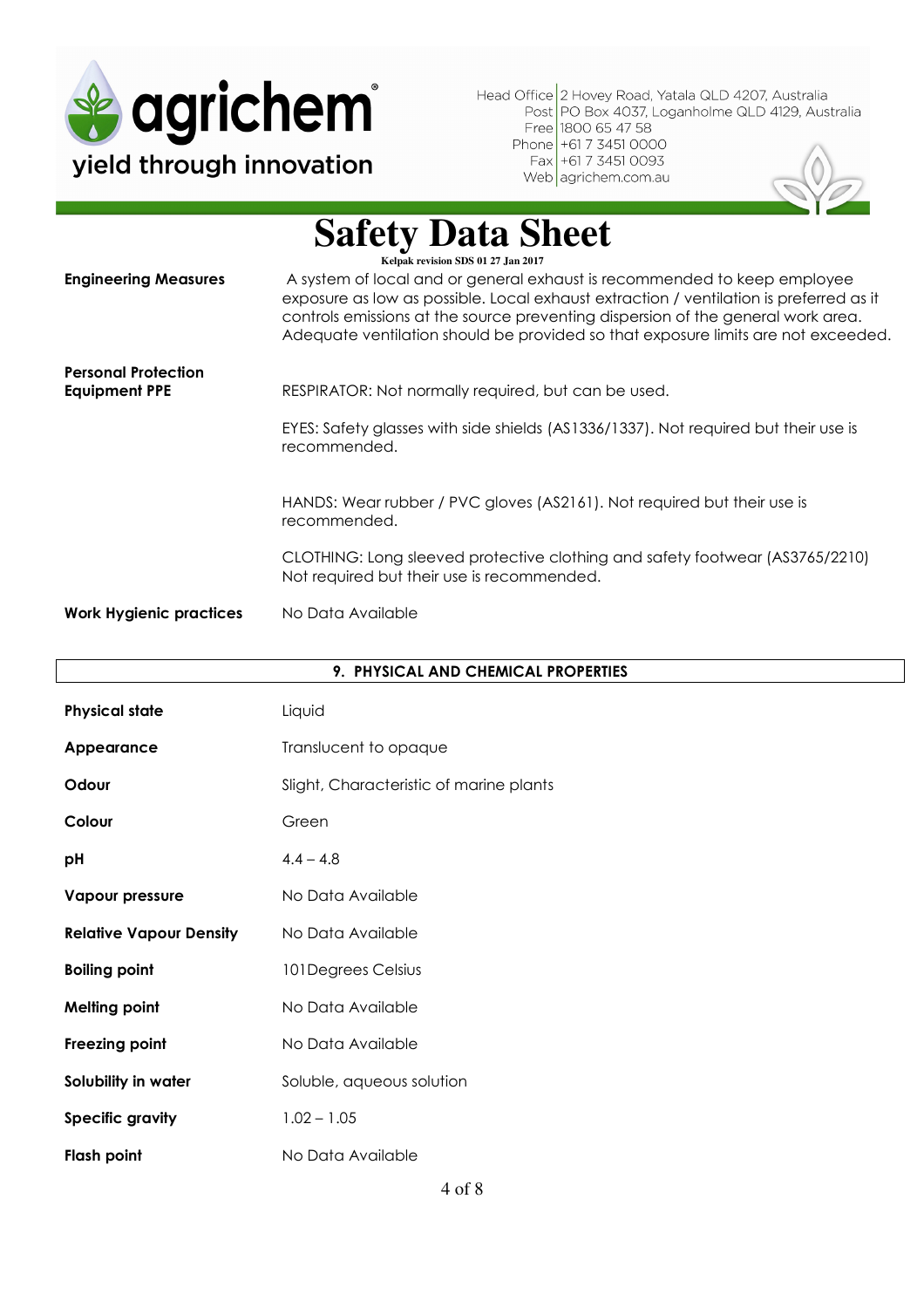

## Safety Data Sheet

| <b>Auto Ignition Tem</b>   | No Data Available |
|----------------------------|-------------------|
| Decomposition temp         | No Data Available |
| Molecular weight           | No Data Available |
| Particle size              | No Data Available |
| Particle size distribution | No Data Available |
| <b>Viscosity</b>           | No Data Available |

**Note:** Physical data are typical values but may vary from sample to sample. A typical value should not be construed as a guaranteed analysis or as a specification.

| <b>10. STABILITY AND REACTIVITY</b>    |                                                                                     |  |  |
|----------------------------------------|-------------------------------------------------------------------------------------|--|--|
| <b>Chemical Stability</b>              | Stable under normal handling and storage conditions, in original sealed containers. |  |  |
| <b>Conditions to Avoid</b>             | Storage in direct sunlight, below 0 or above 40 degrees Celsius.                    |  |  |
| <b>Materials to Avoid</b>              | Strong bases<br>Ι.<br>2.<br>Strong oxidising agents                                 |  |  |
| Hazardous Products of<br>Decomposition | No Data Available                                                                   |  |  |
| Hazardous product<br>polymerization    | No Data Available                                                                   |  |  |

#### **11. TOXICOLOGICAL INFORMATION**

| <b>General Information</b>                                                                                                   | Acute oral $LD_{50} > 5600$ mg/kg in the Rat – non toxic.<br>Acute dermal LD <sub>50</sub> > 8600 mg/kg in the Rat- non toxic.<br>Inhalation $LC_{50} > 5.92$ mg/l in the Rat – non toxic |
|------------------------------------------------------------------------------------------------------------------------------|-------------------------------------------------------------------------------------------------------------------------------------------------------------------------------------------|
| Eye Irritant<br>Ingestion<br>Inhalation<br><b>Skin Irritation</b><br><b>Skin Sensitization</b><br><b>Carcinogen Category</b> | Non-irritant in rabbits<br>No Data Available<br>No Data Available<br>Non-irritant in rabbits<br>Not available<br>No Data Available                                                        |
|                                                                                                                              |                                                                                                                                                                                           |

#### **12. ECOLOGICAL INFORMATION**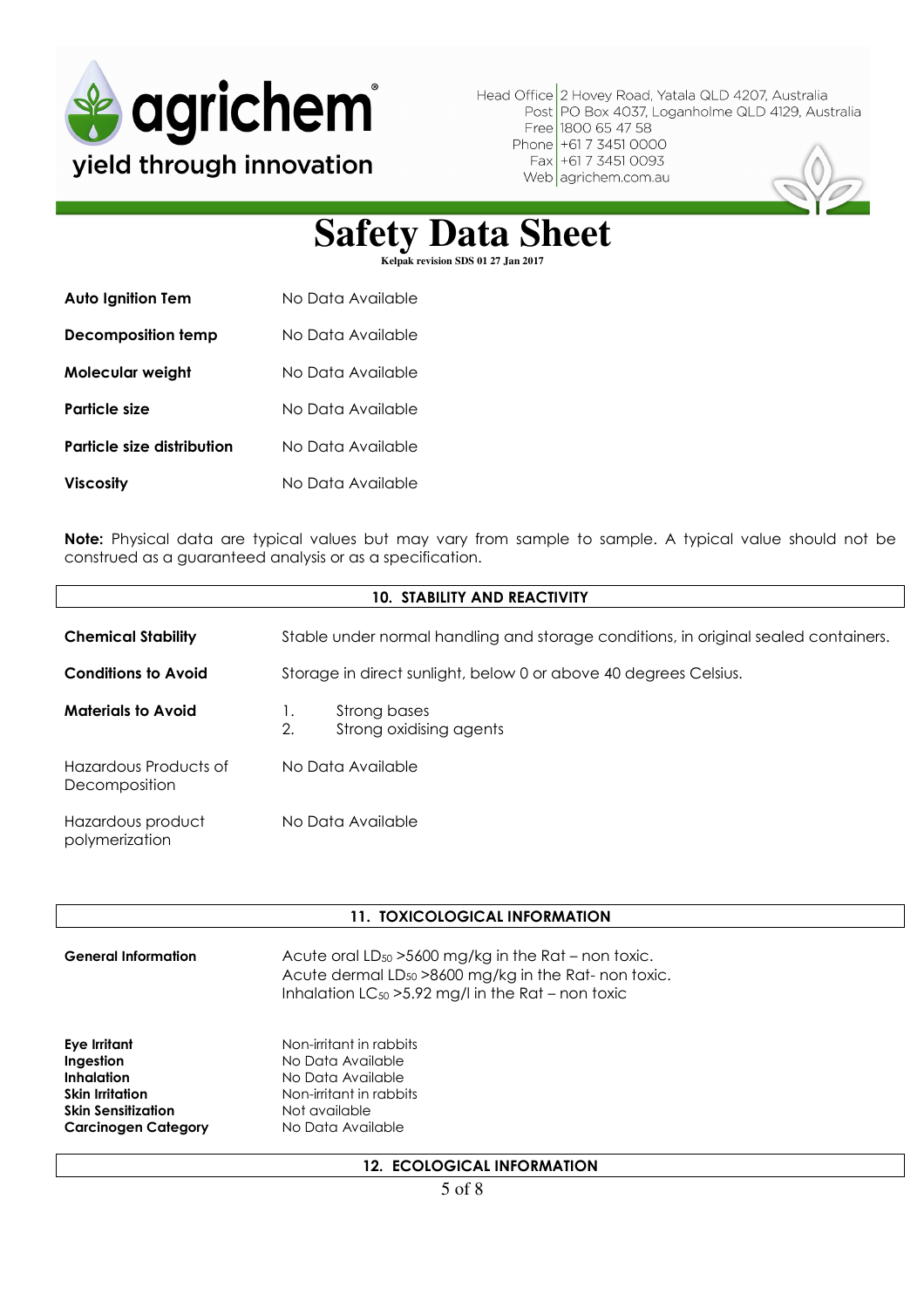

**Safety Data Sheet** 

| Kelpak revision SDS 01 27 Jan 2017         |                                                                                                                                    |                                                                                                                                                                                                                                                             |  |
|--------------------------------------------|------------------------------------------------------------------------------------------------------------------------------------|-------------------------------------------------------------------------------------------------------------------------------------------------------------------------------------------------------------------------------------------------------------|--|
| <b>Ecotoxicity</b>                         | <b>Bees</b><br>Algae<br>Daphnia<br>Trout / Carp<br>Earthworm<br>Japanese quail                                                     | $LD_{50}$ (oral;96 hours): $>100 \mu g$ /bee<br>$LC_{50}$ (72 hour): >100 mg/l<br>EC <sub>50</sub> (48 hours): >1000 mg/l<br>LC <sub>50</sub> (96 hours): >1000 mg/l<br>$LC_{50}$ (14 days): >1000 mg/kg dry soil<br>LD <sub>50</sub> (14days) > 2000 mg/kg |  |
| <b>Persistence/Degradability</b>           | Oxidation and micro-organism's                                                                                                     |                                                                                                                                                                                                                                                             |  |
| <b>Mobility</b>                            | No Data Available                                                                                                                  |                                                                                                                                                                                                                                                             |  |
| <b>Environmental Fate</b>                  | No Data Available                                                                                                                  |                                                                                                                                                                                                                                                             |  |
| <b>Bioaccumulation Potential</b>           | No Data Available                                                                                                                  |                                                                                                                                                                                                                                                             |  |
| <b>Environmental Impact</b>                | No Data Available                                                                                                                  |                                                                                                                                                                                                                                                             |  |
| Soil Adsorption / Mobility                 | Not Data Available                                                                                                                 |                                                                                                                                                                                                                                                             |  |
| <b>13. DISPOSAL CONSIDERATIONS</b>         |                                                                                                                                    |                                                                                                                                                                                                                                                             |  |
| <b>General Information</b>                 | For any spillage, wash with plenty of water or absorb with earth or other inert<br>materials and dispose as per local regulations. |                                                                                                                                                                                                                                                             |  |
| <b>Special Precautions</b><br>for landfill | None                                                                                                                               |                                                                                                                                                                                                                                                             |  |
| <b>14. TRANSPORTATION INFORMATION</b>      |                                                                                                                                    |                                                                                                                                                                                                                                                             |  |

This product is not considered as a dangerous good and is not subject to the provisions of ADR (road), RID (railway), IMDG (sea) and IATA (airplane).

#### **15. REGULATORY INFORMATION**

This product is non-toxic and non-irritant.

The usual precautions should be observed when using fertiliser or plant growth promoting products.

#### **16. OTHER INFORMATION**

The information contained in this SDS is by way of general comment only. Because conditions of use, suitability of product and application conditions are beyond the control of Agrichem, this SDS does not offer any advice in respect to any product. The authors and Agrichem Manufacturing Industries Pty Ltd hereby disclaim any liability to any person, property, or thing in respect of any consequence of anything done or omitted to be done by any person in reliance, whether wholly or in part, upon whole or part of the contents of this SDS.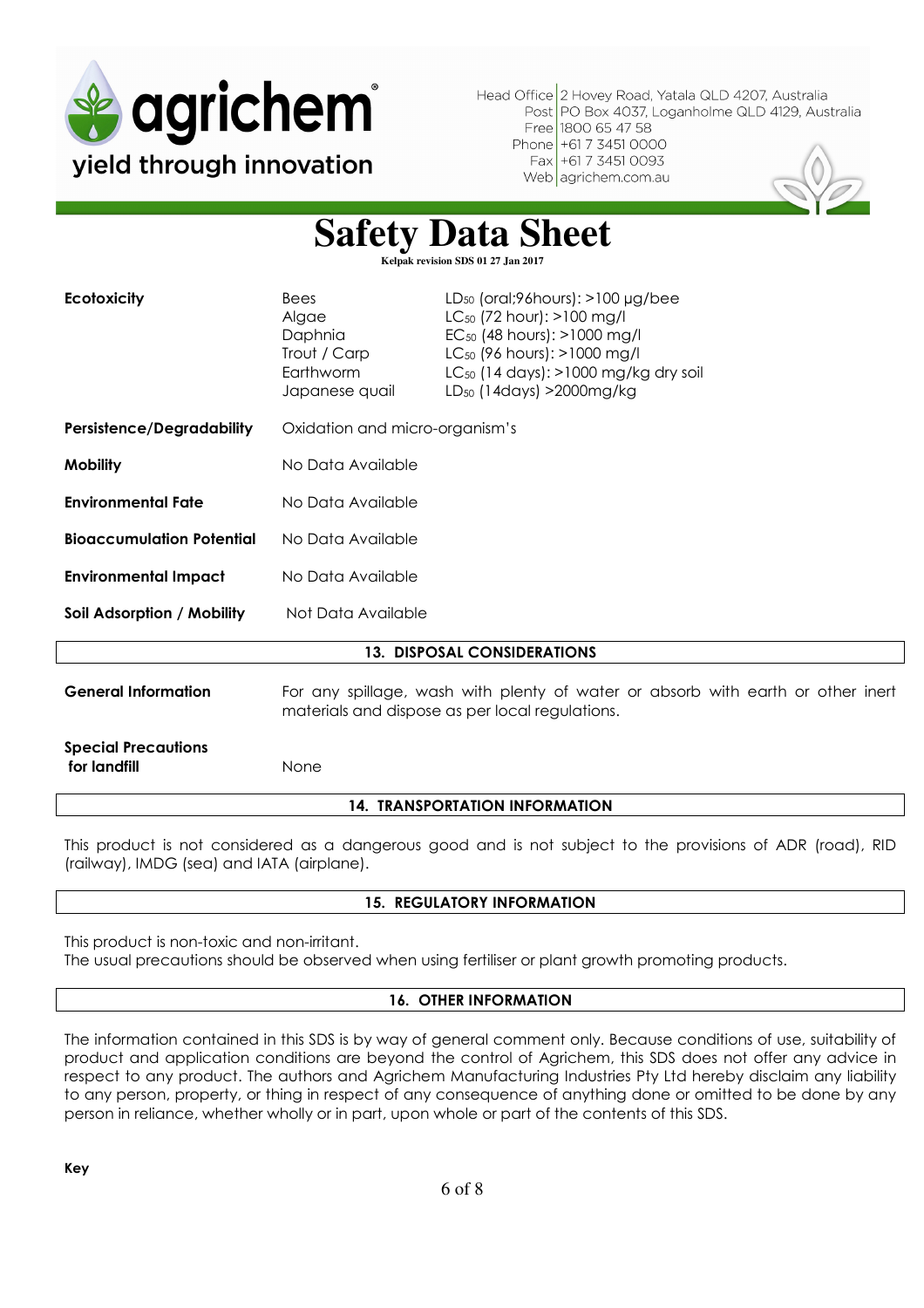

Web agrichem.com.au



### **Safety Data Sheet**

**Kelpak revision SDS 01 27 Jan 2017** 

**<** Less than **>** Greater than **a.i.** Active ingredient **ADG Code** Australian dangerous goods code **AICS** Australian Inventory of Chemical Substances **atm** Atmosphere **CAS** Chemical Abstract Service (registry number) **Cm<sup>2</sup>** Square Centimetres **CO2** Carbon Dioxide **deg C (<sup>o</sup>C)** Degrees Celsius **EPA** Environmental Protection Agency based in each state of Australia **g** Grams **g/cm3** Grams per Cubic Centimetre **g/l** Grams per Litre **HSIS** Hazardous substances information system **HSNO** Hazardous substances and New Organism **HDPE** High density polypropylene **IDLH** Immediately Dangerous to Life and Health **Immiscible** Liquid are insoluble in each other **inHg** inch of Mercury I**nH20** Inch of Water **K** Kelvin **kg** Kilogram **kg/m<sup>3</sup>** Kilogram per Cubic Metre **LC<sup>50</sup>** LC stands for lethal concentration, LC50 is the concentration of a product in air that will cause the death of 50% of a population of test animals. Product is normally inhaled for between 1 and more typically 4 hours LD<sub>50</sub> LD stands for lethal dose. LD50 is the amount of product given in a single dose, causing death in 50% of a population of test animals. **m<sup>3</sup>**Cubic Metre **mbar** Millibar **mg** Milligram **mg/24H** Milligrams per 24 hours **mg/kg** Milligrams per Kilogram **mg/m<sup>3</sup>** Milligrams per Cubic Metre **Misc** or **Miscible** Liquids from one homogeneous liquid phase regardless of the amount of either component present **mm** Millimetre **mmH2O** Millimetres of Water **mPa.s** Millipascals per Second **MSHA** Mine safety and health administration **N/A** Not Applicable **NIOSH** National Institute for Occupational Safety and Health **NOHSC** National Occupational Health and Safety Commission **OECD** Office for Economic Co-operation and Development **PEL** Permissible Exposure Limit **Pa** Pascal **ppb** Parts per Billion **PPE** personal protective equipment **ppm** Parts per Million **ppm/2h** Parts per million per 2 hours **ppm/6h** Parts per million per 6 hours **psi** Pounds per square inch  **R** Rankine **RCP** Reciprocal Calculation Procedure